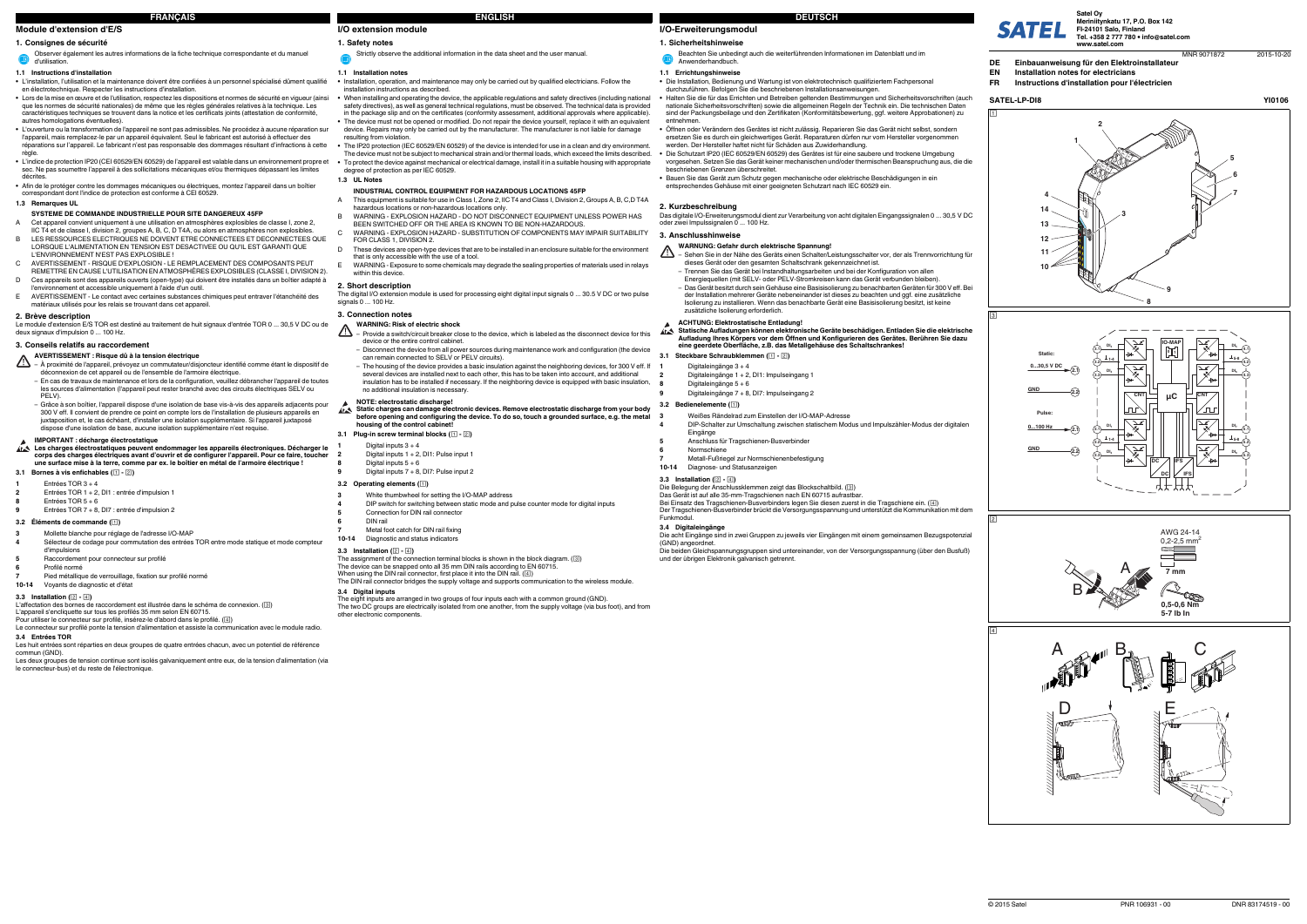Signal d'entrée Input signal Eingangssignal 0 V DC ... 30,5 V DC Niveau de commutation signal 1 ("H") Switching level 1 signal ("H") Schaltpegel 1-Signal ("H") 10 V DC ... 30,5 V DC Niveau de commutation signal 1 ("H")<br>
Niveau de commutation signal 0 ("L")<br>
Niveau de commutation signal 0 ("L")<br>
Niveau de commutation signal 0 ("L")<br>
Switching level 0 signal ("L")<br>
Switching level 0 signal ("L")<br>
Schalt

Matériau du boîtier<br>
Classe d'inflammabilité selon UL 94 **Inflammability class in acc.** with UL 94 **PA 6.6-FR**<br>
Dimensions I/H/P **Dimensions W/H/D** Dimensions W/H/D **Dimensions W/H/D** Abmessungen B/H/T **Classe 199 11/99 mm** Dimensions I / H / P  $\rho_{\rm{min}}$  / H  $\rho_{\rm{min}}$  and the Dimensions W/H/D  $\rho_{\rm{min}}$  and the control of the control of the control of the control of the control of the control of the control of the control of the control of

Type de raccordement **Connection method** Connection method **Connection method** Anschlussart Anschlussart **SATEL-LP-DI8** 

Digitale I/O Bemessungsisolationsspannung (zwischen den Kanalgruppen 50 V<br>1...4 und 5...8 / Versorgung TBUS. Verstärkte Isolierung nach EN 61010) 5...8 / Versorgung TBUS, Verstärkte Isolierung nach EN 61010)

**Isolation galvanique Electrical isolation Galvanische Trennung** E/S TOR Tension assignée d'isolement (entre les groupes de canaux 1...4 et

Protection contre les transitoires **COUI Transient surge protection** Ves Transientenüberspannungsschutz<br>
Transient Schrift Schrift Schrift Schrift Schrift Schrift Schrift Schrift Schrift Schrift Schrift Schrift Schrift Sch **Entrée TOR Nombre d'entrées Digital input Number of inputs Digitaler Eingang Anzahl der Eingänge** 8 Fréquence d'entrée me statischer Mode statique Input frequency statischer Modus ≤ 10 Hz Consommation de courant courant compare console of the Current draw Stromagne Current draw Stromaufnahme  $< 1 \text{ mA}$ **Entrée d'impulsion**<br> **Entrée d'impulsion**<br> **Entrée d'impulsion**<br> **Entrée d'impulse d'entrée auxille d'annume d'annume d'entrées**<br> **Pulse counter mode Compteur d'impulsions**<br> **Pulse counter mode Compteur d'impulse d'annu** <u>Fréquence d'entrée Mode Compteur d'impulsions</u><br>
Durée de l'impulszähler Mode Compteur d'impulsions input frequency<br>
Durée de l'impulsations Input frequency<br>
Durée de l'impulsations in pulse counter mode Eingangsfrequenz<br>

Données de process sous and the controller par voie Process data per channel Prozessdaten per channel Prozessdaten in the channel Prozessdaten in the channel environment of the Kanal 32 Bit

Courant absorbé en the modern de la courrent consumption and the set of the set of the consumption and the set of the set of the set of the set of the set of the set of the set of the set of the set of the set of the set Indice de protection Degree of protection Degree of protection Degree of protection Degree of protection Degree of protection Degree of protection Degree of protection Degree of protection Degree of Degree of Degree of Deg Stockage/transport Stockage/transport Humidity Storage/transport Storage/transport Euftfeuchtigkeit Luftfeuchtigkeit Luftfeuchtigkeit Luftfeuchtigkeit Lagerung/Transport 20 % ... 85 %<br>Humidity Humidity Humidity Luftfeuch

1...4 et 5...8 / alimentation TBUS, isolation renforcée selon EN 61010) 1...4 and 5...8/TBUS supply, reinforced insulation according to EN 61010) 1...4 und 5...8 / Versorgung TBUS, Verstärkte Isolierung nach EN 61010) 7..

Matériau du boîtier en the Santa Charles and the Charles PA 6.6-FR Housing material PA 6.6-FR Gehäusematerial PA 6.6-FR Gehäusematerial PA 6.6-FR Gehäusematerial PA 6.6-FR Gehäusematerial PA 6.6-FR Gehäusematerial PA 6.6-F

Digital I/O Rated insulation voltage (between the channel groups

**Conformité / Homologations Conformité CE Conformance / approvals CE-compliant Konformität / Zulassungen CE-konform**

UL, USA/Canada UL, USA / Canada UL, USA / Kanada UL 508 Listed

Class I, Div. 2, Groups A, B, C, D T4A

Class I, Zone 2, IIC T4

Pulse Papport impulsion *Pulse* Pulse length Pulse length Pulse length Pulse pulse in the Pulse and Pulse and Pulse and Pulse and Pulse and Pulse and Pulse and Pulse and Pulse and Pulse and Pulse and Puls-/Pausenverhältni

TBUS Supply voltage U<sub>B</sub> TBUS THUS THE TEUS Versorgungsspannung U<sub>B</sub> TBUS 19,2 V DC ... 30,5 V DC ... 30,5 V DC ... 30,5 V DC

### **6. Données de process**

Tension d'alimentation U<sub>B</sub><br>Courant absorbé

|                               | <b>FRANCAIS</b>                                                                                                                                                                                                                                                                                                                 |                                   | <b>ENGLISH</b>                                                                                                                                                                                                                                                           |                          | <b>DEUTSCH</b>                                                                                                                                                                                                                                                                                                                   |               |  |
|-------------------------------|---------------------------------------------------------------------------------------------------------------------------------------------------------------------------------------------------------------------------------------------------------------------------------------------------------------------------------|-----------------------------------|--------------------------------------------------------------------------------------------------------------------------------------------------------------------------------------------------------------------------------------------------------------------------|--------------------------|----------------------------------------------------------------------------------------------------------------------------------------------------------------------------------------------------------------------------------------------------------------------------------------------------------------------------------|---------------|--|
|                               | 4. Configuration                                                                                                                                                                                                                                                                                                                | 4. Configuration                  |                                                                                                                                                                                                                                                                          |                          | 4. Konfiguration                                                                                                                                                                                                                                                                                                                 |               |  |
|                               | 4.1 Réglage des commutateurs DIP (5 - 6)<br>A la livraison, tous les commutateurs DIP sont en position « OFF ». Configurer les commutateurs DIP<br>conformément à l'application prévue à l'aide du tableau ci-contre.<br>Les sélecteurs de codage permettent de sélectionner le mode statique ou le mode compteur d'impulsions. |                                   | 4.1 Setting the DIP switches (5 - 6)<br>At delivery, all DIP switches are in the "OFF" position. Configure the DIP switches according to the planned<br>application using the adjacent table.<br>Static mode or pulse counter mode can be selected using the DIP switch. |                          | 4.1 DIP-Schalter einstellen (5 - 6)<br>Im Auslieferungszustand befinden sich alle DIP-Schalter in der Position "OFF". Konfigurieren Sie die DIP-<br>Schalter entsprechend der geplanten Anwendung mit Hilfe nebenstehender Tabelle.<br>Über die DIP-Schalter können Sie den statischen Modus oder den Impulszähler-Modus wählen. | $-8 - 8$      |  |
| Mode statique                 | DIP1=OFF - STATIC Entrées TOR statiques DI1  DI8 activées,<br>tension continue 0  30.5 V                                                                                                                                                                                                                                        | Static mode<br>Pulse counter mode | DIP1=OFF - STATIC Static digital inputs DI1  DI8 activated, 0  30.5 V DC<br>DIP1=ON - IMPULSE Pulse inputs DI1 + DI7 activated, pulse 0  100 Hz                                                                                                                          | <b>Statischer Modus</b>  | DIP1=OFF - STATIC Statische digitale Eingänge DI1  DI8 aktiviert,<br>Gleichspannung 0  30,5 V                                                                                                                                                                                                                                    |               |  |
| Mode compteur<br>d'impulsions | DIP1=ON - IMPULSE Entrées d'impulsions DI1 + DI7 activées,<br>impulsions 0  100 Hz<br>• Après le réglage des sélecteurs de codage : mettre l'appareil hors tension puis rétablir ensuite la tension                                                                                                                             |                                   | • After setting the DIP switch: Switch the device to disconnected and then apply the current again (power-up)<br>4.2 I/O MAP address in the SATEL-LP wireless system<br>When using the device in the SATEL-LP wireless system, a unique address is required.             |                          | DIP1=ON - IMPULSE Impulseingänge DI1 + DI7 aktiviert, Impulse 0  100 Hz<br>Impulszähler-Modus<br>• Nach dem Einstellen der DIP-Schalter: Schalten Sie das Gerät spannungsfrei und legen Sie danach die<br>Spannung wieder an (Power-Up).                                                                                         |               |  |
| (Power-Up).                   |                                                                                                                                                                                                                                                                                                                                 |                                   | • Use the thumb wheel to set the I/O MAP address. (7)                                                                                                                                                                                                                    |                          | 4.2 I/O-MAP-Adresse im SATEL-LP-Funksystem                                                                                                                                                                                                                                                                                       |               |  |
|                               | 4.2 Adresse IO-MAP dans le système radio SATEL-LP<br>Un adressage univoque est requis pour utiliser l'appareil dans le système radio SATEL-LP.                                                                                                                                                                                  | Thumbwheel Description            |                                                                                                                                                                                                                                                                          |                          | Für die Verwendung des Gerätes im SATEL-LP-Funksystem ist eine eindeutige Adressierung erforderlich.<br>• Stellen Sie mit dem Rändelrad die I/O-MAP-Adresse ein. (7)                                                                                                                                                             |               |  |
|                               | • Utiliser la molette pour régler l'adresse IO-MAP. ([7])                                                                                                                                                                                                                                                                       | $01 - 99$                         | I/O MAP address                                                                                                                                                                                                                                                          | Rändelrad                | Beschreibung                                                                                                                                                                                                                                                                                                                     |               |  |
| <b>Molette</b>                | <b>Description</b>                                                                                                                                                                                                                                                                                                              | $00 \,$                           | Delivery state                                                                                                                                                                                                                                                           | $01 - 99$                | I/O-MAP-Adresse                                                                                                                                                                                                                                                                                                                  |               |  |
| $01 - 99$                     | Adresse IO-MAP                                                                                                                                                                                                                                                                                                                  | **, $1* - 9*$                     | Setting not permitted                                                                                                                                                                                                                                                    | 00                       | Auslieferungszustand                                                                                                                                                                                                                                                                                                             |               |  |
| 00 <sup>°</sup>               | Etat à la livraison                                                                                                                                                                                                                                                                                                             | *1 - *9                           | Interface System slave address, for use with other Interface System (IFS) master devices                                                                                                                                                                                 | **. 1* - 9*              | Einstellung nicht erlaubt                                                                                                                                                                                                                                                                                                        |               |  |
| **, 1* - 9*<br>$*1 - *9$      | Réglage interdit<br>Adresse esclave Interface System, à utiliser avec autres appareils maîtres Interface System                                                                                                                                                                                                                 |                                   | The I/O MAP address of an input module may only appear once in the network.<br>Wireless module in I/O data mode (wire in/wire out)                                                                                                                                       | $*1 - *9$                | Interface-System-Slaveadresse, zur Verwendung mit anderen Interface-System-<br>Mastergeräten (IFS)                                                                                                                                                                                                                               |               |  |
|                               | (IFS)<br>L'adresse I/O-MAP d'un module d'entrée doit être affectée une seule fois dans le réseau.                                                                                                                                                                                                                               | wireless station (I/O mapping).   | The input device must be provided with the same I/O MAP address as the assigned output device at the other                                                                                                                                                               |                          | Die I/O-MAP-Adresse eines Eingangsmoduls darf nur einmal im Netzwerk vorkommen.                                                                                                                                                                                                                                                  |               |  |
|                               | Module radio en mode Données d'E/S (Wire-In/Wire-Out)<br>Il convient d'attribuer à un appareil d'entrée la même adresse I/O-MAP que celle attribuée à l'appareil de sortie                                                                                                                                                      | Static mode                       | The digital inputs DI1  DI8 can be mapped to the digital outputs DO1  DO8 of the<br>SATEL-LP-DO8 extension module.                                                                                                                                                       |                          | Funkmodul im I/O-Datenmodus (Wire-In/Wire-Out)<br>Ein Eingabegerät muss dieselbe I/O-MAP-Adresse erhalten wie das zugeordnete Ausgabegerät an einer<br>anderen Funkstation (I/O-Mapping).                                                                                                                                        |               |  |
|                               | situé sur une autre station radio (mappage d'E/S).                                                                                                                                                                                                                                                                              | Pulse counter mode                | No function in the I/O data mode                                                                                                                                                                                                                                         | <b>Statischer Modus</b>  | Sie können die digitalen Eingänge DI1  DI8 auf die digitalen Ausgänge                                                                                                                                                                                                                                                            |               |  |
| Mode statique                 | Il est possible de mapper les entrées TOR DI1  DI8 sur les sorties TOR<br>DO1  DO8 du module d'extension SATEL-LP-DO8                                                                                                                                                                                                           | Static mode                       | Wireless module in PLC/Modbus RTU mode<br>The input data is saved in a Modbus memory map in the master wireless module.                                                                                                                                                  |                          | DO1  DO8 des Erweiterungsmoduls SATEL-LP-DO8 mappen.<br>Im I/O-Datenmodus keine Funktion<br>Impulszähler-Modus                                                                                                                                                                                                                   | $\frac{1}{2}$ |  |
| Mode compteur<br>d'impulsions | Sans fonction en mode de données d'E/S                                                                                                                                                                                                                                                                                          | Pulse counter mode                | Access to process and diagnostic data via the Modbus RTU controller<br>Access to 32-bit process data from the pulse inputs DI1 + DI7 via the Modbus RTU                                                                                                                  |                          | Funkmodul im PLC/Modbus RTU-Modus                                                                                                                                                                                                                                                                                                |               |  |
|                               | Module radio en mode PLC/Modbus RTU                                                                                                                                                                                                                                                                                             |                                   | controller                                                                                                                                                                                                                                                               | <b>Statischer Modus</b>  | Eingangsdaten werden in einer Modbus-Memory-Map im Master-Funkmodul<br>gespeichert.                                                                                                                                                                                                                                              |               |  |
| Mode statique                 | Les données d'entrée sont enregistrées dans le module radio maître (Modbus<br>memory map)                                                                                                                                                                                                                                       |                                   |                                                                                                                                                                                                                                                                          |                          | Zugriff auf Prozess- und Diagnosedaten über Modbus-RTU-Steuerung<br>Zugriff auf je 32-Bit-Prozessdaten der Impulseingänge DI1 + DI7 über Modbus-<br>Impulszähler-Modus                                                                                                                                                           |               |  |
| Mode compteur                 | Accès aux données de process et de diagnostic via commande Modbus RTU<br>Accès aux données de process 32 bit des entrées d'impulsion DI1 + DI7 via                                                                                                                                                                              | <b>PWR</b><br>ON                  | 5. Diagnostic and status indicators (8)<br>Supply voltage OK                                                                                                                                                                                                             |                          | RTU-Steuerung                                                                                                                                                                                                                                                                                                                    |               |  |
| d'impulsions                  | commande Modbus RTU                                                                                                                                                                                                                                                                                                             | <b>DAT</b><br>Flashing<br>ON      | Configuration/addressing mode<br>Cyclic data communication                                                                                                                                                                                                               |                          |                                                                                                                                                                                                                                                                                                                                  |               |  |
|                               |                                                                                                                                                                                                                                                                                                                                 | <b>ERR</b><br>Flashing            | Slow (1.4 HZ): I/O-MAP address changed, mode switched using DIP switch 1, but not                                                                                                                                                                                        |                          | 5. Diagnose- und Statusanzeigen (8)                                                                                                                                                                                                                                                                                              |               |  |
|                               | 5. Voyants de diagnostic et d'état (8)                                                                                                                                                                                                                                                                                          |                                   | yet read via wireless module.                                                                                                                                                                                                                                            | <b>PWR</b><br><b>DAT</b> | Ein<br>Versorgungsspannung OK<br><b>Blinkt</b><br>Konfigurations-/Adressierungsmodus                                                                                                                                                                                                                                             |               |  |
| <b>PWR</b>                    | Tension d'alimentation OK<br>Allumé                                                                                                                                                                                                                                                                                             | ON                                | Fast (2.8 Hz): no bus communication<br>Critical internal error                                                                                                                                                                                                           |                          | Ein<br>zyklische Datenkommunikation                                                                                                                                                                                                                                                                                              |               |  |
| <b>DAT</b>                    | Clignote Mode de configuration/d'adressage                                                                                                                                                                                                                                                                                      | OFF<br><b>CNT</b>                 | Static mode of digital inputs DI1  DI8                                                                                                                                                                                                                                   | <b>ERR</b>               | Langsam (1,4 Hz): I/O-MAP-Adresse verändert, Modus mit DIP-Schalter 1<br>Blinkt                                                                                                                                                                                                                                                  |               |  |
| <b>ERR</b>                    | Allumé<br>Communication de données cyclique<br>Clignote Lent (1,4 Hz) : adresse I/O-MAP modifiée, Modus commuté avec sélecteur de                                                                                                                                                                                               |                                   | Flashing Mode switched using DIP switch 1, but not yet read via wireless module.                                                                                                                                                                                         |                          | umgeschaltet, aber noch nicht über Funkmodul eingelesen.                                                                                                                                                                                                                                                                         |               |  |
|                               | codage 1, mais encore rien n'a été lu via le module radio.                                                                                                                                                                                                                                                                      | ON                                | Pulse counter mode of digital inputs DI1 + DI7                                                                                                                                                                                                                           |                          | Schnell (2,8 Hz): keine Buskommunikation<br>Ein<br>kritischer interner Fehler                                                                                                                                                                                                                                                    |               |  |
|                               | Rapidement (2,8 Hz) : aucune communication de bus                                                                                                                                                                                                                                                                               | DI1  DI8                          | State of digital inputs: blinking indicate the pulse speed                                                                                                                                                                                                               | <b>CNT</b>               | Aus<br>Statischer Modus der digitalen Eingänge DI1  DI8                                                                                                                                                                                                                                                                          |               |  |
|                               | Allumé<br>erreur critique interne                                                                                                                                                                                                                                                                                               | 6. Process data                   |                                                                                                                                                                                                                                                                          |                          | Modus mit DIP-Schalter 1 umgeschaltet, aber noch nicht über Funkmodul eingelesen.<br><b>Blinkt</b>                                                                                                                                                                                                                               |               |  |
| <b>CNT</b>                    | Désactivé Mode statique des entrées TOR DI1  DI8<br>Clignote Modus commuté avec sélecteur de codage 1, mais rien n'a encore été lu via le module                                                                                                                                                                                |                                   | For additional information on the process data, please refer to the corresponding data sheet at                                                                                                                                                                          |                          | Ein<br>Impulszähler-Modus der digitalen Eingänge DI1 + DI7                                                                                                                                                                                                                                                                       |               |  |
|                               | radio.                                                                                                                                                                                                                                                                                                                          | Ă.<br>www.satel.com.              |                                                                                                                                                                                                                                                                          | <b>DI1  DI8</b>          | Zustand der Digitaleingänge, Blinken signalisiert die Geschwindigkeit der Impulse                                                                                                                                                                                                                                                |               |  |
|                               | Mode compteur d'impulsions des entrées TOR DI1 + DI7<br>Allumé                                                                                                                                                                                                                                                                  |                                   |                                                                                                                                                                                                                                                                          |                          | 6. Prozessdaten                                                                                                                                                                                                                                                                                                                  |               |  |
| <b>DI1  DI8</b>               | Etat des entrées TOR, le clignotement signalise la vitesse des impulsions                                                                                                                                                                                                                                                       |                                   |                                                                                                                                                                                                                                                                          | п.                       | Informationen zu den Prozessdaten finden Sie im zugehörigen Datenblatt unter www.satel.com.                                                                                                                                                                                                                                      |               |  |
|                               | <b>6. Données de processe</b>                                                                                                                                                                                                                                                                                                   |                                   |                                                                                                                                                                                                                                                                          |                          |                                                                                                                                                                                                                                                                                                                                  |               |  |

**Caractéristiques techniques**<br>
Technical data<br>
Protection contre les transitoires **Technical Daten**<br>
Protection contre les transitoires **Technical Daten**<br>
Protection contre les transitoires **Technical School of the Connect** 

**Caractéristiques générales**<br>
Signal d'entrée<br>
Signal d'entrée **auxiliers d'atentiques générales**<br>
Allgemeine Daten<br>
Signal d'entrée **auxiliers de la proportation de la proportation de la proportation de la proportation de** 

- Les informations concernant les données de process se trouvent dans la fiche technique correspondante disponible à l'adresse www.satel.com.
- 

5.1.5.1.5...8 / alimentation TBUS, isolation renforcée selon EN 61010<br>
Tension d'essai E/S TOR<br>
Tension d'essai E/S TOR<br>
50 Hz, 1 min

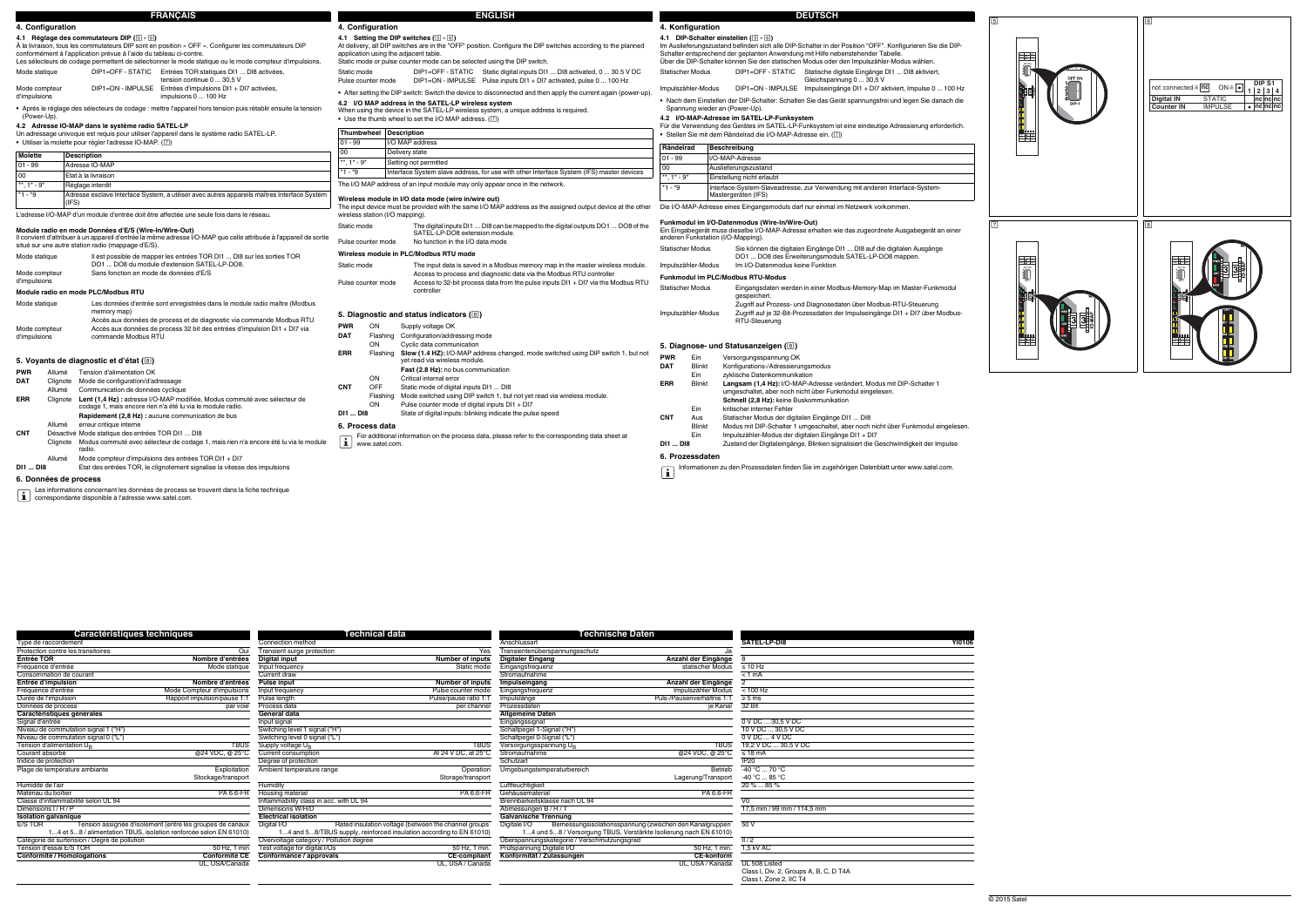### **1. Indicazioni di sicurezza**

### **1.1 Note di installazione**

- **•** L'installazione, l'utilizzo e la manutenzione devono essere eseguiti da personale elettrotecnico qualificato. Seguire le istruzioni di installazione descritte.
- **•** Rispettare le prescrizioni e le norme di sicurezza valide per l'installazione e l'utilizzo (norme di sicurezza nazionali incluse), nonché le regole tecniche generali. I dati tecnici sono riportati nella documentazione
- allegata e nei certificati (valutazione di conformità ed eventuali ulteriori omologazioni). **•** Non è consentito aprire o modificare l'apparecchio. Non riparare l'apparecchio da sé, ma sostituirlo con un
- apparecchio equivalente. Le riparazioni possono essere effettuate soltanto dal produttore. Il produttore non è responsabile per danni in caso di trasgressione. **•** Il grado di protezione IP20 (IEC 60529/EN 60529) dell'apparecchio è previsto per un ambiente pulito e
- asciutto. Non sottoporre l'apparecchio ad alcuna sollecitazione meccanica e/o termica che superi le soglie indicate.
- **•** Al fine di proteggerlo da danneggiamenti meccanici o elettrici, installare il dispositivo in una custodia adatta con un grado di protezione adeguato secondo IEC 60529.

Il dispositivo si inserisce a scatto su tutte le guide di supporto da 35 mm a norma EN 60715. Se si utilizza il connettore per guide di montaggio, posizionarlo prima nella guida. (4)

Il modulo di espansione I/O digitale serve all'elaborazione di otto segnali di ingresso digitali 0 ... 30,5 V DC oppure due segnali di impulso 0 ... 100 Hz.

### **3. Indicazioni sui collegamenti**

- ⚠ – Predisporre in prossimità del dispositivo un interruttore/interruttore di potenza contrassegnato come separatore per questo dispositivo o per l'intero armadio di comando.
	- Durante i lavori di manutenzione e durante la configurazione, scollegare il dispositivo da tutte le fonti di energia attive (in caso di circuiti SELV o PELV il dispositivo può rimanere collegato).
	- La custodia del dispositivo fornisce un isolamento base dai dispositivi adiacenti per 300 V eff. In caso di installazione di più dispositivi uno accanto all'altro, tenere conto di tale dato e installare se necessario un isolamento aggiuntivo. Se il dispositivo adiacente possiede un isolamento base, non è necessario un isolamento aggiuntivo.

Il connettore per guide di montaggio serve al ponticellamento della tensione di alimentazione e supporta la

comunicazione con il modulo radio.**3.4 Ingressi digitali**

(GND).

Entrambi i gruppi di tensione continua sono separati galvanicamente tra di loro, dalla tensione di alimentazione

(mediante il piedino bus) e dagli altri componenti elettronici.

Lo schema a blocchi illustra la disposizione dei morsetti di connessione. ([3])

Rispettare scrupolosamente anche le informazioni fornite nella scheda tecnica e nel manuale utente.

### **AVVERTENZA: pericolo causato da tensione elettrica**

**3.1 Morsetti a vite estraibili ( - ) Le cariche statiche possono danneggiare gli apparecchi elettronici. Prima di aprire e configurare l'apparecchio scaricare la carica elettrica del vostro corpo. Per questo scopo toccate una superficie collegata a terra, ad es. la custodia metallica del quadro elettrico!**

- 
- Ingressi digitali 3 <sup>+</sup> 4
- Ingressi digitali 1 + 2, DI1: ingresso impulso 1
- **8** Ingressi digitali 5 <sup>+</sup> 6 **9**Ingressi digitali 7 + 8, DI7: ingresso impulso 2
- 
- **3.2 Elementi di comando ()**

El equipo deberá encajarse sobre todos los carriles de 35 mm según EN 60715. Al emplear el conector para carriles, coloque éste en primer lugar en el carril simétrico. (4)

### **IMPORTANTE: scariche elettrostatiche!**

**1**

**2**

- ∧ – Disponga cerca del aparato un interruptor/interruptor de protección que esté marcado como dispositivo de desconexión para este equipo o para todo el armario de control. Separe el dispositivo de cualquier fuente de energía durante los trabajos de mantenimiento y durante la configuración (el dispositivo puede permanecer conectado con circuitos de baja tensión SELV o PELV).
	- Gracias a su carcasa, el dispositivo tiene un aislamiento básico para 300 Veff respecto a los dispositivos adyacentes. Para la instalación de varios dispositivos contiguos, se deberá tener esto en cuenta y, de ser necesario, disponer un aislamiento adicional. Si el dispositivo adyacente tiene ya un aislamiento básico, no será necesario aplicar un aislamiento adicional.

**3**Rotella zigrinata bianca per l'impostazione dell'indirizzo I/O MAP

- **4**DIP switch per commutazione tra modalità statica e contatore di impulsi degli ingressi digitali
- Connessione per connettore per guide di montaggio

**5**

- Las cargas estáticas pueden dañar los equipos electrónicos. Antes de abrir y configurar el<br>equipo, descargue la carga eléctrica de su cuerpo. Para ello, toque una superficie puesta a<br>tierra, p.ej. la carcasa metálica del a
- **3.1 Bornes de tornillo enchufables ( )**
- **1**Entradas digitales  $3 + 4$
- **2**Entradas digitales 1 + 2, DI1: entrada de impulsos 1
- **8**Entradas digitales  $5 + 6$
- **9**Entradas digitales 7 + 8, DI7: entrada de impulsos 2

**6**

Guida standard

3.3 **Installazione**  $(2 - 4)$ 

**7**

Piedino di fissaggio metallico per il montaggio della guida standard

**10-14**

Indicatori diagnostici e di stato

# **Módulo de ampliación de E/S**

# **1. Advertencias de seguridad**

### **1.1 Indicaciones de instalación**

- **•** La instalación, el manejo y el mantenimiento deben ser ejecutados por personal especializado, cualificado en electrotecnia. Siga las instrucciones de instalación descritas.
- **•** Para la instalación y el manejo, cumpla las disposiciones y normas de seguridad vigentes (también las normas de seguridad nacionales), así como las reglas generales de la técnica. Encontrará los datos técnicos en el prospecto y en los certificados (evaluación de conformidad y otras aprobaciones, si fuera necesario).
- **•** No está permitido abrir o realizar modificaciones en el aparato. No repare el equipo usted mismo, sustitúyalo por otro de características similares. Sólo los fabricantes deben realizar las reparaciones. El fabricante no se hace responsable de los daños derivados del incumplimiento de estas prescripciones.
- **•** El tipo de protección IP20 (IEC 60529/EN 60529) del equipo está previsto para un entorno limpio y seco. Detenga el equipo ante cargas mecánicas y/o térmicas que superen los límites descritos.
- **•** Para salvaguardar el dispositivo contra daños mecánicos o eléctricos, móntelo en una carcasa que tenga el grado de protección necesario conforme a IEC 60529.

- A atribuição dos bornes é mostrada no esquema de blocos. ( $\overline{3}$ )
- O aparelho é encaixável em todos os trilhos de fixação de 35 mm de acordo com EN 60715.

### **ATENÇÃO: Perigo por corrente elétrica!**  $\Lambda$

# **2. Descripción resumida**

**2. Breve descrizione** O módulo de expansão I/O digital serve para o processamento de oito sinais digitais de saída 0 ... 30,5 V DC ou dois sinais de impulso 0 ... 100 Hz.

El módulo de ampliación digital de E/S sirve para el procesamiento de ocho señales digitales de entrada de 0 ... 30,5 V CC o dos señales de impulso de 0 ... 100 Hz.

# **3. Observaciones para la conexión**

### **3.2 Elementos de operación ()**

# El conector para carriles puentea la tensión de alimentación y apoya la comunicación con el módulo de radio.

# **Modulo I/O d'espansione ITALIANO**

**3.4 Entradas digitales** Las ocho entradas están dispuestas en dos grupos de cuatro entradas cada uno con un potencial de referencia

(GND) común.

Ambos grupos de tensión continua están separados galvánicamente entre sí de la tensión de alimentación (a través del pie de bus) y del resto de la electrónica.

Tenga también siempre presentes las informaciones adicionales de la hoja de datos y del manual del  $\bullet$ usuario.

# **ADVERTENCIA: Peligro por tensión eléctrica**

# **IMPORTANTE: ¡descarga electrostática!**

**3**

- Ruedecilla blanca moleteada para ajustar la dirección I/O-MAP
- **4** Interruptor DIP para conmutación entre modo estático y modo de contador de impulsos de las entradas digitales
- **5**Conexión para conector para carriles
- **6**Carril normalizado

**7**Puntos de bloqueo metálicos para fijación de barra normalizada

# **10-14** Indicaciones de diagnóstico y estado

# **3.3 Instalación**  $(2 - 4)$

El esquema de conjunto muestra la ocupación de los bornes de conexión.  $(\overline{3})$ 

# **Módulo de expansão de I/O**

# **1. Instruções de segurança**

### **1.1 Instruções de montagem**

**•**

- **•** A instalação, operação e manutenção deve ser executadas por pessoal eletrotécnico qualificado. Siga as instruções de instalação descritas.
- Observe a legislação e as normas de segurança vigentes para a instalação e operação (inclusive normas de segurança nacionais), bem como as regras técnicas gerais. Os dados técnicos devem ser consultados no folheto informativo e nos certificados (avaliação da conformidade, se necessário, outras certificações). Não é permitido abrir ou alterar o equipamento. Não realize manutenção no equipamento, apenas substitua por um equipamento equivalente. Consertos somente podem ser efetuados pelo fabricante. O fabricante não se responsabiliza por danos decorrentes de violação.
- **•** O grau de proteção IP20 (IEC 60529 / EN 60529) do equipamento destina-se a um ambiente limpo e seco. Não submeta o equipamento a cargas mecânicas e/ou térmicas, que excedam os limites descritos. **•** Para a proteção contra danificação mecânica ou elétrica, deve ser efetuada a montagem numa caixa adequada com classe de proteção adequada conforme IEC 60529, onde necessário.

### **2. Descrição breve**

### **3. Instruções de conexão**

# **3.2 Elementos de operação ()**

# **3.3 Instalação ( - )**

Ao usar o conector de trilho de fixação, insira-o primeiramente no trilho de fixação. ()

O conector de trilho de fixação faz a ponte da tensão de alimentação e dá suporte para a comunicação com o módulo de rádio.

# **3.4 Entradas digitais**

As oito entradas estão dispostas em dois grupos de cada quatro entradas cada um com um potencial de

- referência conjunto (GND).
- Ambos os grupos de tensões contínuas são separados galvanicamente da tensão de alimentação (pelo base bus) e do restante dos componentes eletrônicos.

Observar obrigatoriamente também as informações detalhadas na folha técnica e no manual do usuário.

- Prever um interruptor/disjuntor na proximidade do dispositivo que deve ser identificado como dispositivo de separação para este dispositivo ou para toda a caixa de distribuição.
- Desligue o dispositivo durante os trabalhos de manutenção configuração de todas as fontes de energia (o dispositivo pode permanecer conectado com os circuitos de corrente SELV ou PELV). – Através da caixa, o participante possui isolamento básico de participantes adjacentes até 300 V eff. Ao instalar vários participantes lado a lado, isso deve ser observado e isolamento adicional deve ser instalado se for necessário. Se o participante adjacente possuir isolamento básico, um isolamento adicional não é necessário.

# **IMPORTANTE: Descarga electroestática!**

- **Cargas estáticas podem danificar equipamentos eletrônicos. Descarregue a carga elétrica de seu corpo antes de abrir e configurar o equipamento. Para isso, toque uma superfície aterrada, por ex. a caixa metálica do quadro de comando!**
- **3.1 Bornes a parafuso plugáveis ( )**
- **1**Entradas digitais  $3 + 4$
- **2**Entradas digitais 1 + 2, DI1: entrada de impulso 1
- **8**Entradas digitais  $5 + 6$
- **9**Entradas digitais 7 + 8, DI7: entrada de impulso 2

**3**

**4**

- Roda estriada branca para ajuste do endereço I/O-MAP
- Chave DIP para comutação entre o modo estatístico e o modo contador de impulsos das entradas digitais
- Conexão para conector do trilho de fixação
- **6**Trilho padrão
- **7** Trava de pé para fixação em trilho padrão **10-14**Indicações de diagnóstico e status

**5**

**ESPAÑOL**

# **PORTUGUÊSE**

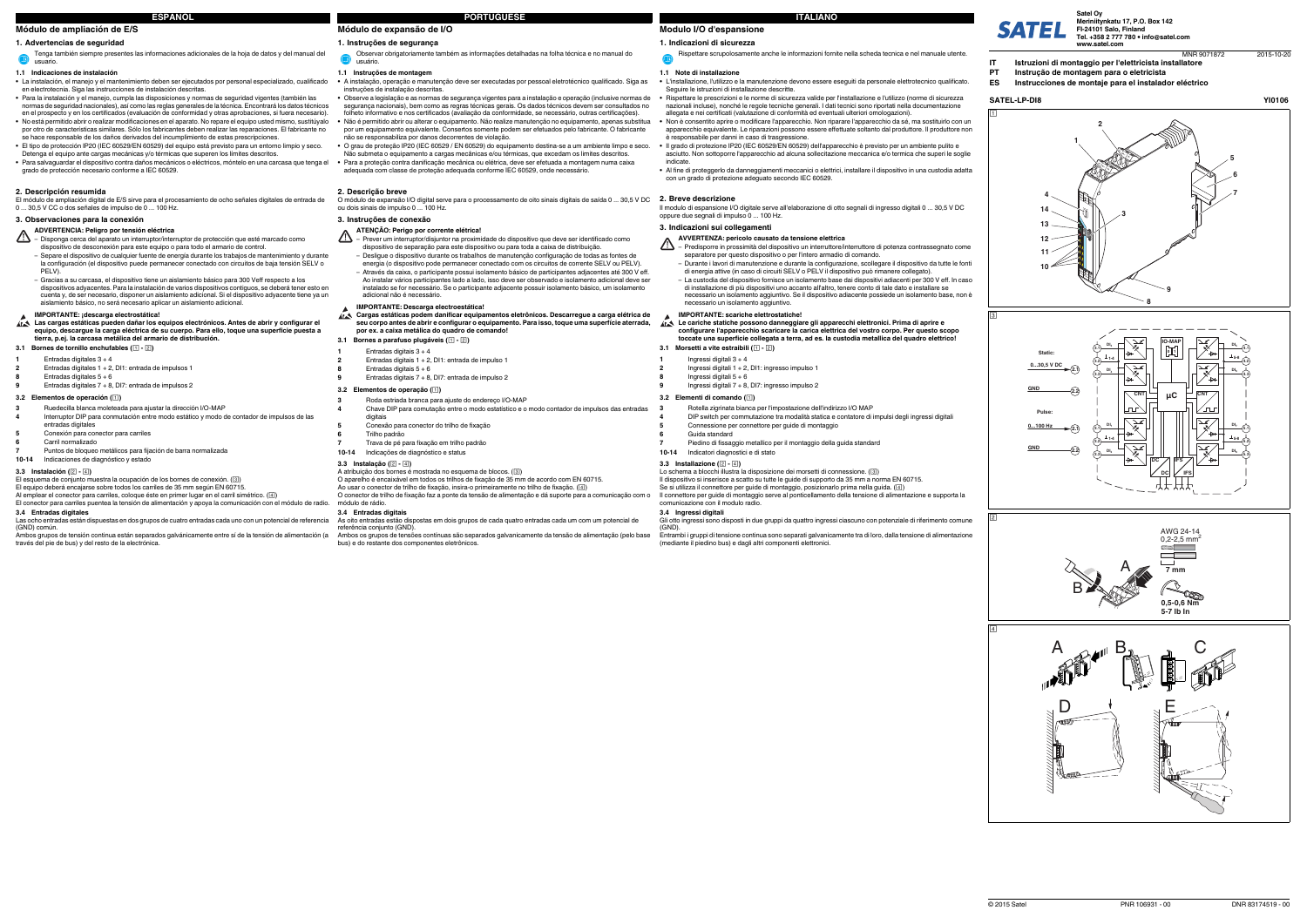### **Datos técnicosDados técnicos Dati tecnicial de la constitución de la constitución de la constitución de la constitución de la constitución de la constitución de la constitución de la constitución de la constitución de la constitución** Tipo de conexión Tipo de conexão Collegamento **SATEL-LP-DI8 YI0106** Protección contra sobretensiones transitorias Sí Proteção contra surtos de transientes Sim Protezione contro le sovratensioni dei transienti Sì **Entrada digital**<br> **Entrada digital**<br> **Entrada digital**<br> **Encuencia de entradas**<br> **Encuencia de entrada digital**<br> **Ingresso digitale**<br> **Ingresso digitale**<br> **Ingresso digitale**<br> **Ingresso digitale**<br> **Ingresso digitale**<br> **In** Frecuencia de entrada modo estático Hodo estático Frequência de entrada modo estático frequenza d'ingresso modo estático frequenza d'ingresso Modalità statica ≤ 10 Hz Absorción de corriente corrente corrente Consumo de corrente corrente corrente corrente Corrente assorbita corrente assorbita corrente corrente corrente corrente corrente corrente corrente corrente corrente corrente corren **Entrada de impulsos bumero de entradas**<br> **Entrada de entrada de impulsos de entrada de entrada de entrada por el entrada entrada entradas ingulsos frequenza d'ingresso <b>Modalità contador de impulsos Modalità contador de** Frecuencia de entrada Modo contador de impulsos Frequência de entrada Função contador de impulsos Frequência de entrada Função contador de impulsos Frequência de entrada Função contador de impulsos frequência de entrada Fu Relación pulso/pausa de 1:1 Datos de proceso por canal Dados de processo por canal Dati di porcanal Dati di processo por canale 32 Bit **Datos generales**<br> **Datos generales**<br> **Datos generales**<br> **Datos generales**<br> **Datos Gerais**<br> **Datos Gerais**<br> **Datos Gerais**<br> **Datos Gerais**<br> **Datos Gerais**<br> **Datos Gerais**<br> **Datos Gerais**<br> **Datos Gerais**<br> **Datos Gerais**<br> **D** Señal de entrada Sinal de entrada Segnale d'ingresso 0 V DC ... 30,5 V DC Nivel de conmutación señal 1 ("H") Nível de comando sinal 1 ("H") Livello di commutazione segnale 1 ("H") 10 V DC ... 30,5 V DC Nivel de conmutación Señal 0 ("L")<br>Nivel de conmutación Señal 0 ("L")<br>Tensión de alimentación U<sub>R</sub> ("L") TEUS Tensão de alimentação U<sub>R</sub> ("L") TEUS Tensione di alimentazione U<sub>R</sub> ("L") TENS TENS TENS TENS TENS TENS TENS TE Tensión de alimentación U<sub>B</sub><br>Absorción de corriente <sub>B</sub> Tensão de alimentação U<sub>B</sub> Tensão de alimentação U<sub>B</sub> TEUS Tensione di alimentazione U<sub>B</sub> TBUS 19,2 V DC ... 30,5 V DC Absorción de corriente corrente consumente a caractería @24 VDC, @ 25°C Consumo de energia computado a 24 VDC, @ 25°C Corrente assorbita a 24 VDC, a 25 °C ≤ 18 mA Indice de protección **Grau de proteção** Grau de proteção Grau de proteção Grado di protezione IP20 Grando di protezione IP20<br>Margen de temperatura ambiente Funzionamento Funcionamiento Faixa de temperatura ambiente **Operaç** Almacenamiento/transporte Armazenamento/transporte Caracterisation Communication Caracterisation Communication<br>Armazenamento/transporte Armazenamento/transporte Armazenamento/transporte Immagazzinamento/trasporte Immagazzi Humedad del aire Umidade do ar Umidità dell'aria 20 % ... 85 %Material de la carcasa PA 6.6-FR Material da caixa PA 6.6-FR Materiale custodia PA 6.6-FRMaterial de la carcasa<br>Classe de combustibilidad según UL 94 Classe de inflamabilidade conforme UL 94 Classe de inflamabilidade conforme UL 94 Classe de inflamabilidade conforme UL 94 Classe di combustibilità a norma UL 94 Dimensiones An. / Al. / Pr. Dimensiones An. / Al. / Pr. **Separación galvánica Isolação galvânica Isolamento galvanico** E/S digitales Tensión asignada de aislamiento (entre los grupos de canales 1...4 y 5...8 / ension asignada de alimento reforzado según EN 61010)<br>
Tanda de sobretensiones / Grado de polución<br>
Tensión de prueba E/S digitales 50 de polución 50 Hz, 1 min E/S digitales Tension asignada de aislamiento (entre los grupos de canales VOs digitais Tensão de isolamento nominal (entre os grupos de canal VO digitali Tensione nominale di isolamento (tra i gruppi di canali 50 V<br>Catego I/O digitali Tensione nominale di isolamento (tra i gruppi di canali 1...4 e 5...8 / alimentazione TBUS, isolamento rinforzato a norma EN 61010) **Conformidad / Homologaciones Conformidad CE Conformidade / Certificações Conforme CE Conformità/omologazioni CE conforme** UL, EE.UU. / Canadá UL, EUA / Canadá UL, USA / Canada UL 508 Listed

**4.2 Indirizzo IO-MAP nel sistema radio SATEL-LP** Per l'impiego del dispositivo all'interno del sistema radio SATEL-LP è necessario un indirizzamento univoco.  $IO-MAP$  con la rotella zigrinata.  $(\overline{z})$ 

- **DI1 ... DI8**Stati degli ingressi digitali, il lampeggio indica la velocità degli impulsi
- 
- **6. Dati di processo**
- Per informazioni sui dati di processo consultare la scheda tecnica alla pagina www.satel.com.

| SATEL-LP-DI8                           | <b>YI0106</b> |
|----------------------------------------|---------------|
|                                        |               |
| 8                                      |               |
| $\leq 10$ Hz                           |               |
| < 1 mA                                 |               |
| $\overline{2}$                         |               |
| $< 100$ Hz                             |               |
| $\geq 5$ ms                            |               |
| 32 Bit                                 |               |
| 0 V DC  30,5 V DC                      |               |
| 10 V DC  30,5 V DC                     |               |
| $0$ V DC $$ 4 V DC                     |               |
| 19,2 V DC  30,5 V DC                   |               |
| $< 18 \text{ mA}$                      |               |
| IP <sub>20</sub>                       |               |
| $-40 °C  70 °C$                        |               |
| -40 °C  85 °C                          |               |
| 20 %  85 %                             |               |
|                                        |               |
| $\overline{V}0$                        |               |
| 17,5 mm / 99 mm / 114,5 mm             |               |
| 50V                                    |               |
|                                        |               |
| $\frac{1}{2}$                          |               |
| 1,5 kV AC                              |               |
|                                        |               |
| UL 508 Listed                          |               |
| Class I, Div. 2, Groups A, B, C, D T4A |               |
| Class I, Zone 2, IIC T4                |               |

### **Modulo radio in modalità dati I/O (Wire-In/Wire-Out)**

### **Modulo radio in modalità RTU PLC/Modbus**

|                                  | A un dispositivo di ingresso deve essere assegnato lo stesso indirizzo I/O-MAP del dispositivo di uscita<br>corrispondente di un'altra stazione radio (mapping I/O). |
|----------------------------------|----------------------------------------------------------------------------------------------------------------------------------------------------------------------|
| Modalità statica                 | È possibile mappare gli ingressi digitali DI1  DI8 sulle uscite digitali DO1  DO8<br>del modulo di espansione SATEL-LP-DO8.                                          |
| Modalità contatore di<br>imnuloi | Nessuna funzione in modalità dati I/O                                                                                                                                |

| посыа<br>zigrinata | Descrizione                                                                                                       |
|--------------------|-------------------------------------------------------------------------------------------------------------------|
| $01 - 99$          | Indirizzo IO-MAP                                                                                                  |
| 00 <sup>1</sup>    | Stato di consegna                                                                                                 |
| ** $1* - 9*$       | Impostazione non ammessa                                                                                          |
| $*1 - *9$          | Indirizzo slave per sistema interface, per l'utilizzo con altri dispositivi master per sistema<br>interface (IFS) |

un modulo di ingresso può presentarsi una sola volta all'interno della rete.

| Modalità statica                 | I dati di ingresso e vengono memorizzati nel modulo radio Master in una mappa di<br>memoria Modbus.                                                                                     |  |  |
|----------------------------------|-----------------------------------------------------------------------------------------------------------------------------------------------------------------------------------------|--|--|
| Modalità contatore di<br>impulsi | Accesso ai dati di processo e diagnostica mediante comando Modbus RTU<br>Accesso ai dati di processo da 32 bit ciascuno degli ingressi impulso DI1 + DI7<br>mediante comando Modbus RTU |  |  |

# **10. Indicate (i**

| WR | On        | Tensione di alimentazione OK                                                                |
|----|-----------|---------------------------------------------------------------------------------------------|
| ΑТ | Lampeggia | Modalità di configurazione/indirizzamento                                                   |
|    | On        | Comunicazione dati ciclica                                                                  |
| RR |           | Lampeggia Lento (1,4 Hz): indirizzo I/O-MAP modificato, modalità con DIP switch 1 commutato |
|    |           | ma non ancora letto su modulo radio.                                                        |
|    |           | Rapido (2,8 Hz): nessuna comunicazione bus                                                  |
|    | On        | Errore interno critico                                                                      |
| NΤ | Off       | Modalità statica degli ingressi digitali D1  DI8                                            |
|    | Lampeggia | Modalità con DIP switch 1 commutato ma non ancora letto su modulo radio.                    |
|    | On        | Modalità contatore degli impulsi degli ingressi digitali D1 + DI7                           |

# **6. Datos de proceso**

|                                                                                 |                     |                                                                                                                                                            | <b>ESPAÑOL</b>                                                                                                                                                                                                                                                                                     |                                           |                                                                                   |                                                                                                                                                                                    | <b>PORTUGUËSE</b>                                                                                                                                                                                                                                                          |                             |                                                                                                                               |                  |
|---------------------------------------------------------------------------------|---------------------|------------------------------------------------------------------------------------------------------------------------------------------------------------|----------------------------------------------------------------------------------------------------------------------------------------------------------------------------------------------------------------------------------------------------------------------------------------------------|-------------------------------------------|-----------------------------------------------------------------------------------|------------------------------------------------------------------------------------------------------------------------------------------------------------------------------------|----------------------------------------------------------------------------------------------------------------------------------------------------------------------------------------------------------------------------------------------------------------------------|-----------------------------|-------------------------------------------------------------------------------------------------------------------------------|------------------|
|                                                                                 | 4. Configuración    |                                                                                                                                                            |                                                                                                                                                                                                                                                                                                    |                                           | 4. Configuração                                                                   |                                                                                                                                                                                    |                                                                                                                                                                                                                                                                            |                             | 4. Configurazione                                                                                                             |                  |
|                                                                                 |                     | 4.1 Ajustar los interruptores DIP (5 - 6)                                                                                                                  | En estado de suministro, todos los interruptores DIP se encuentran en posición "OFF". Configure el interruptor<br>DIP según la aplicación planeada con la ayuda de la tabla que aparece al lado.<br>Los interruptores DIP permiten seleccionar el modo estático o el modo de contador de impulsos. |                                           |                                                                                   | 4.1 Ajustar a chave DIP (5 - 6)<br>acordo com a utilização planejada com auxílio da tabela ao lado.                                                                                | No estado de entrega, todas as chaves DIP encontram-se na posição "OFF". Configure as chaves DIP de<br>Com a chave DIP podem ser selecionados os modos estatístico ou o modo do contador de impulso.                                                                       |                             | 4.1 Impostare il DIP swit<br>Al momento della fornitura t<br>all'utilizzo previsto con l'aiut<br>Mediante il DIP switch è pos |                  |
| Modo estático                                                                   |                     | DIP1=OFF - STATIC                                                                                                                                          | Entradas digitales estáticas DI1  DI8 activadas,<br>tensión continua 0  30,5 V                                                                                                                                                                                                                     | Modo estático                             |                                                                                   |                                                                                                                                                                                    | DIP1=OFF - STATIC Entradas digitais estatísticas DI1  DI8 ativadas, tensão<br>contínua 0  30,5 V                                                                                                                                                                           | Modalità statica            |                                                                                                                               | D                |
| impulsos                                                                        | Modo de contador de |                                                                                                                                                            | DIP1=ON - IMPULSE Entradas de impulso DI1 + DI7 activadas,<br>impulsos 0  100 Hz                                                                                                                                                                                                                   | impulsos                                  | Modo contador de                                                                  |                                                                                                                                                                                    | DIP1=ON - IMPULSE Entradas de impulso DI1 + DI7 ativadas, impulsos<br>$0100$ Hz                                                                                                                                                                                            | impulsi                     | Modalità contatore di                                                                                                         |                  |
| (encendido).                                                                    |                     |                                                                                                                                                            | · Tras el ajuste de los interruptores DIP: retire la tensión del dispositivo y después vuelva a aplicar tensión                                                                                                                                                                                    | (Power-Up).                               |                                                                                   |                                                                                                                                                                                    | · Após o ajuste da chave DIP: retire a tensão do dispositivo e na sequência ligue novamente a tensão                                                                                                                                                                       |                             | · Dopo aver impostato il DI<br>(power-up).                                                                                    |                  |
|                                                                                 |                     | 4.2 Dirección IO-MAP en el sistema de radio SATEL-LP<br>• Ajuste la dirección IO-MAP con la ruedecilla moleteada. ([7])                                    | Para el empleo del aparato en el sistema de radio SATEL-LP es necesario un direccionamiento inequívoco.                                                                                                                                                                                            |                                           |                                                                                   | 4.2 Endereco IO-MAP no sistema de rádio SATEL-LP<br>• Ajustar o endereco IO-MAP com ajuda do volante. $(\sqrt{2})$                                                                 | Para a utilização do dispositivo no sistema de rádio SATEL-LP, o endereçamento inequívoco é necessário.                                                                                                                                                                    |                             | 4.2 Indirizzo IO-MAP nel<br>Per l'impiego del dispositivo<br>· Impostare l'indirizzo IO-M                                     |                  |
| Ruedecilla                                                                      |                     | Descripción                                                                                                                                                |                                                                                                                                                                                                                                                                                                    | Volante                                   |                                                                                   | Descrição                                                                                                                                                                          |                                                                                                                                                                                                                                                                            | Rotella                     | <b>Descrizio</b>                                                                                                              |                  |
| moleteada                                                                       |                     |                                                                                                                                                            |                                                                                                                                                                                                                                                                                                    | $01 - 99$                                 |                                                                                   | Endereço IO-MAP                                                                                                                                                                    |                                                                                                                                                                                                                                                                            | zigrinata                   |                                                                                                                               |                  |
| $01 - 99$                                                                       |                     | Dirección IO-MAP                                                                                                                                           |                                                                                                                                                                                                                                                                                                    | 00                                        |                                                                                   | Estado de fornecimento                                                                                                                                                             |                                                                                                                                                                                                                                                                            | $01 - 99$                   | Indirizzo IO                                                                                                                  |                  |
| 00                                                                              |                     | Estado por defecto a la entrega                                                                                                                            |                                                                                                                                                                                                                                                                                                    | **, $1^*$ - $9^*$                         |                                                                                   | Ajuste não permitido                                                                                                                                                               |                                                                                                                                                                                                                                                                            | 00                          | Stato di co                                                                                                                   |                  |
| **, $1^*$ - $9^*$                                                               |                     | Ajuste no permitido                                                                                                                                        |                                                                                                                                                                                                                                                                                                    | $*1 - *9$                                 |                                                                                   |                                                                                                                                                                                    | Endereço Slave para o sistema de interface, para utilização com outros dispositivos mestres                                                                                                                                                                                | **, 1* - 9*<br>$*1 - *9$    | Impostazio                                                                                                                    |                  |
| $*1 - *9$                                                                       |                     | de sistema de interfaz (IFS)                                                                                                                               | Dirección de esclavo de sistema de interfaz, para su empleo con otros dispositivos maestros                                                                                                                                                                                                        |                                           |                                                                                   | do sistema de interface (IFS)                                                                                                                                                      |                                                                                                                                                                                                                                                                            |                             | Indirizzo s<br>interface (                                                                                                    |                  |
| La dirección I/O-MAP de un módulo de entrada no puede estar repetida en la red. |                     |                                                                                                                                                            |                                                                                                                                                                                                                                                                                                    |                                           | O endereco I/O-MAP de um módulo de entrada pode aparecer na rede somente uma vez. |                                                                                                                                                                                    | L'indirizzo I/O-MAP di un me                                                                                                                                                                                                                                               |                             |                                                                                                                               |                  |
| Modo estático                                                                   | Modo de contador de | Módulo de radio en modo de datos E/S (Wire-In/Wire-Out)<br>correspondiente en otra estación de radio (mapeado E/S).<br>Sin función en el modo de datos E/S | A un aparato de entrada se le debe asignar la misma dirección I/O-MAP que la del aparato de salida<br>Las entradas digitales DI1  DI8 podrá Ud. mapearlas sobre las salidas digitales<br>DO1  DO8 del módulo de ampliación SATEL-LP-DO8.                                                           | Modo estático<br>impulsos                 | Modo contador de                                                                  | Módulo de rádio no modo de dados I/O (Wire-In/Wire-Out)<br>uma outra estação de rádio (mapeamento I/O).<br>módulo de expansão SATEL-LP-DO8.<br>Nenhuma função no modo de dados I/O | Um dispositivo de entrada deve receber o mesmo endereco I/O-MAP que o dispositivo de saída atribuído em<br>Pode-se mapear as entradas digitais DI1  DI8 nas saídas digitais DO1  DO8 do                                                                                    | Modalità statica            | Modulo radio in modalità<br>A un dispositivo di ingresso<br>corrispondente di un'altra st<br>Modalità contatore di            | È<br>N           |
| impulsos                                                                        |                     |                                                                                                                                                            |                                                                                                                                                                                                                                                                                                    |                                           |                                                                                   | Módulo de rádio no modo PLC/Modbus RTU                                                                                                                                             |                                                                                                                                                                                                                                                                            | impulsi                     |                                                                                                                               |                  |
| Modo estático<br>impulsos                                                       | Modo de contador de | Módulo de radio en modo PLC/Modbus RTU<br>maestro de radio.<br><b>RTU</b><br>mediante el sistema de mando Modbus-RTU                                       | Los datos de entrada se registran en un Modbus Memory-Map en el módulo<br>Acceso a datos de proceso y diagnóstico a través de sistema de mando Modbus-<br>Acceso a datos de proceso de 32 bits de cada entrada de impulso DI1 + DI7                                                                | Modo estático<br>impulsos                 | Modo contador de                                                                  | mestre de rádio.                                                                                                                                                                   | Os dados de entrada são gravados em um Modbus Memory-Map no módulo<br>Acesso aos dados de processo e diagnóstico através do comando Modbus RTU.<br>Acesso a cada um dos dados do processo de 32 Bit das entradas de impulso<br>DI1 + DI7 através do comando do Modbus RTU. | Modalità statica<br>impulsi | Modulo radio in modalità<br>Modalità contatore di                                                                             | n<br>A<br>m      |
|                                                                                 |                     |                                                                                                                                                            |                                                                                                                                                                                                                                                                                                    | 5. Indicações de diagnóstico e estado (8) |                                                                                   |                                                                                                                                                                                    |                                                                                                                                                                                                                                                                            |                             |                                                                                                                               |                  |
|                                                                                 |                     | 5. Indicaciones de diagnóstico y estado (8)                                                                                                                |                                                                                                                                                                                                                                                                                                    | <b>PWR</b><br><b>DAT</b>                  | Ligado                                                                            | Tensão de alimentação OK                                                                                                                                                           |                                                                                                                                                                                                                                                                            | <b>PWR</b>                  | 5. Indicatori diagnost<br>On                                                                                                  | Ter              |
| <b>PWR</b>                                                                      |                     | Conectado Tensión de alimentación OK                                                                                                                       |                                                                                                                                                                                                                                                                                                    |                                           | Piscando<br>Ligado                                                                | Modo de configuração/endereçamento<br>Comunicação cíclica de dados                                                                                                                 |                                                                                                                                                                                                                                                                            | <b>DAT</b>                  | Lampeggia Mo                                                                                                                  |                  |
| <b>DAT</b>                                                                      |                     | Parpadea Modo de configuración/direccionamiento<br>Conectado Comunicación de datos cíclica                                                                 |                                                                                                                                                                                                                                                                                                    | <b>ERR</b>                                | Piscando                                                                          | mas ainda não lido pelo módulo de rádio.                                                                                                                                           | Lento (1,4 Hz): Endereco I/O-MAP modificado, modo com chave DIP 1 comutado,                                                                                                                                                                                                | <b>ERR</b>                  | On<br>Lampeggia Ler                                                                                                           | Cor              |
| <b>ERR</b>                                                                      |                     |                                                                                                                                                            | Parpadea Lentamente (1,4 Hz): modificada dirección I/O-MAP, modo conmutado con<br>interruptor DIP 1, pero no leído aún mediante módulo de radio.<br>Rápidamente (2,8 Hz): no hay comunicación de bus                                                                                               | CNT                                       | Ligado                                                                            | Falha interna crítica<br>Desligado Modo estatístico das entradas digitais DI1  DI8                                                                                                 | Rápido (2,8 Hz): sem comunicação do barramento                                                                                                                                                                                                                             |                             | On                                                                                                                            | ma<br>Ra<br>Erro |
|                                                                                 |                     | Conectado fallo interno crítico                                                                                                                            |                                                                                                                                                                                                                                                                                                    |                                           | Piscando                                                                          |                                                                                                                                                                                    | Modo com chave DIP 1 comutada, mas ainda não lida pelo módulo de rádio.                                                                                                                                                                                                    | CNT                         | Off                                                                                                                           | Mo               |
| CNT                                                                             | Off                 | Modo estático de las entradas digitales DI1  DI8                                                                                                           | Parpadea Modo conmutado con interruptor DIP 1, pero no leído aún mediante módulo de radio.                                                                                                                                                                                                         | DI1  DI8                                  | Ligado                                                                            |                                                                                                                                                                                    | Modo contador de impulsos das entradas digitais DI1 + DI7<br>Estado das saídas digitais, piscando sinaliza a velocidade dos impulsos                                                                                                                                       |                             | Lampeggia Mo<br>On                                                                                                            | Mo               |

Conectado Modo de contador de impulsos de las entradas digitales DI1 <sup>+</sup> DI7 **DI1 ... DI8**Estado de las entradas digitales, el parpadeo indica la velocidad de los impulsos

- Encontrará más información acerca de los datos de proceso en la hoja de características correspondiente en www.satel.com.
- 

# **6. Dados de processo** As informações sobre os dados do processo estão disponíveis na respectiva ficha técnica correspondente em www.satel.com.

# **ITALIANO**

- **4.1 1.1 1.1 1.1 1.1 1.1 1.1 1.1 1.1 1.1 1.1 1.1 1.1 1.1 1.1 1.1 1.1 1.1 1.1 1.1 1.1 1.1 1.1 1.1 1.1 1.1 1.1 1.1 1.1 1.1 1.1 1.1 1.1 1.1 1.1 1.1 1.1**
- Altrich (CD C),<br>tura tutti i DIP switch si trovano nella posizione "OFF". Configurare i DIP switch in base l'aiuto della tabella a fianco.
- Mediante il Diplomatoria di Diplomatori.<br>È possibile selezionare le modalità statica o contatore di impulsi.
- Modalità statica DIP1=OFF STATIC Ingressi digitali statici D1 ... DI8 attivati, tensione continua di 0 ... 30,5 V DIP1=ON - IMPULSE Ingressi impulsi DI1 + DI7 attivati, impulsi 0 ... 100 Hz
- 
- il DIP switch: disinserire la tensione del dispositivo e riapplicare quindi la tensione

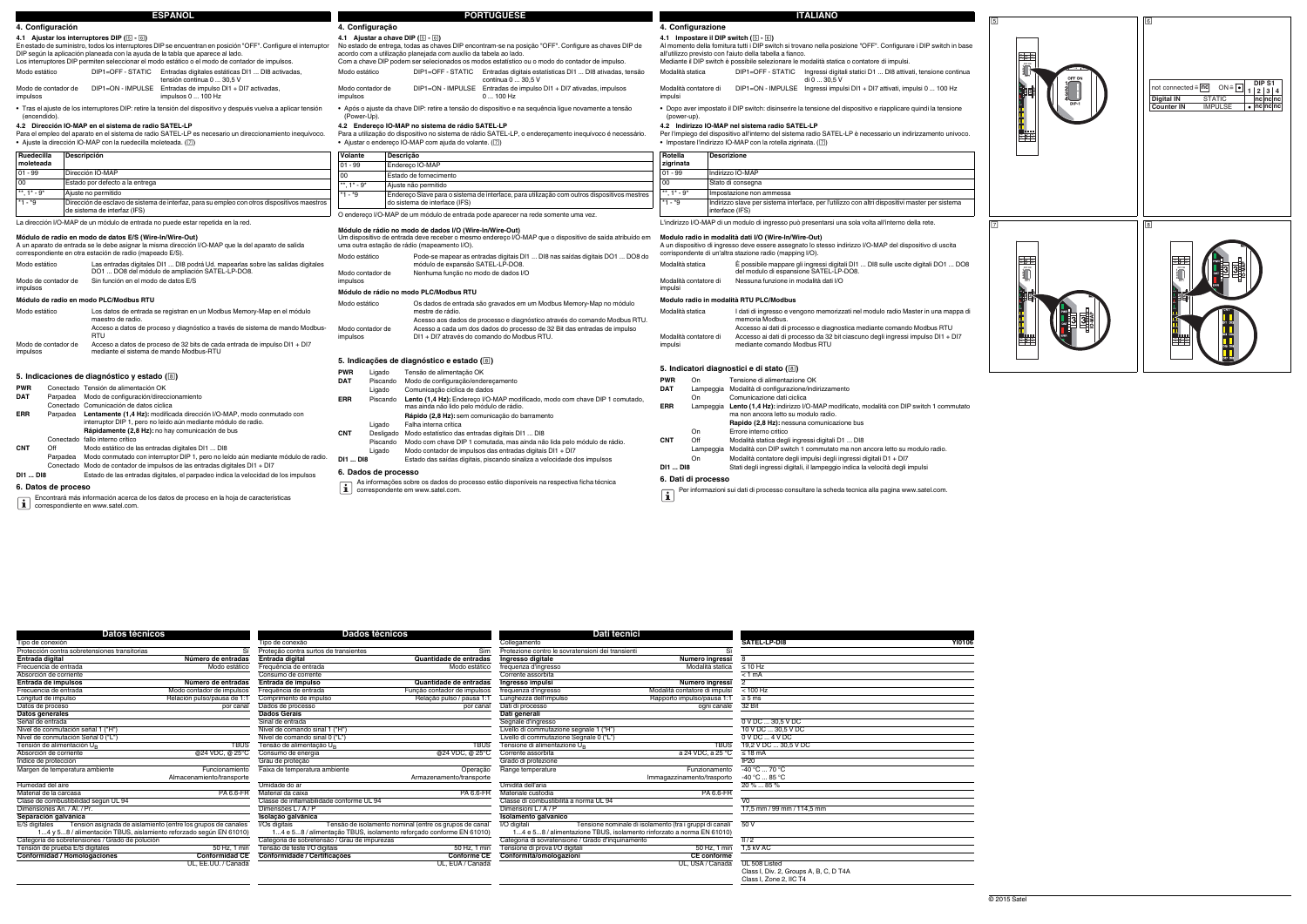# **I/O genişletme modülü**

# **1. Güvenlik notları**

# **1.1 Montaj talimatları**

- **•** Montaj, işletme ve bakım yalnızca kalifiye elektrikçiler tarafından yapılmalıdır. Belirtilen montaj talimatlarına uyun.
- Cihazı kurarken ve çalıştırırken geçerli güvenlik yönetmelikleri (ulusal güvenlik yönetmelikleri dahil) ve genel<br>1910- teknik yönetmelikler gözetilmelidir. Burada verilen teknik bilgilere ve sertifikalara (uygunluk beya durumlarda ek onaylar) uyulmalıdır.
- **•** Cihaz açılmamalı veya değiştirilmemelidir. Cihazı kendiniz tamir etmeyin, aynısıyla değiştirin. Onarımlar sadece üretici tarafından yapılır. Üretici kurallara aykırı kullanımdan kaynaklanan hasardan sorumlu değildir.
- **•** Cihazın IP20 koruması (IEC 60529/EN 60529) temiz ve kuru ortam için tasarlanmıştır. Cihaz tanımlanan limitlerin üzerinde mekanik zorlanma ve/veya termal yüklere maruz kalmamalıdır.
- **•** Mekanik veya elektriksel hasarlara karşı korumak için, cihaz IEC 60529'a uygun bir koruma sınıfına sahip, uygun bir mahfaza içine de monte edilmelidir.

**2. <b>Kısa tanım**<br>Dijital I/O genişleme modülü sekiz 0 ... 30,5 V DC dijital giriş sinyalinin veya iki 0 ... 100 Hz darbe sinyalinin<br>işlenmesi için kullanılır.

### **3. Bağlantı talimatları**

# **3.2 Çalışma elemanları ()**

**3.3 Montaj ( - )**

- $\mathbb{A}$ – Cihazın yakınlarında bu cihaz veya tüm elektrik panosu için bağlantıyı ayırma cihazı olarak etiketlenmiş olan bir şalter/devre kesici bulundurun.
	- Bakım çalışmaları ve konfigürasyon esnasında cihazı tüm güç kaynaklarından ayırın (cihaz SELV veya PELV devrelerine bağlı olarak kalabilir).
	- Cihazın muhafazası komşu cihazlara karşı baz koruma sağlamaktadır, 300 V ef. için. Birden fazla cihaz yan yana takıldığında, bu durum göz önünde bulundurulmalı ve gerektiğinde ek koruma sağlanmalıdır. Yanda bulunan cihazın temel izolasyonu varsa, ayrıca bir izolasyona gerek yoktur.

Bağlantı termina bloklarının ataması, blok şemasında gösterilmiştir. ( ) Cihaz EN 60715'e uygun tüm 35 mm DIN raylarına takılabilir. DIN rayı konnektörü kullanıldığında, konnektörü önce DIN rayına yerleştirin. ( )

**3.4 Dijital girişler**

- 该设备的 IP20 防护等级 (IEC 60529/EN 60529) 适用于清洁而干燥的环境。 该设备可能不适用于超过所 规定限制的机械应力与 / 或热负荷。
- 将设备安装在一个有合适保护等级 (根据 IEC 60529)的外壳内,以防止机械上和电气上的损坏。

Sekiz giriş, her birinde ortak bir toprak (GND) olan ve her biri dört girişten oluşan iki gruba ayrılır. İki DC grubu birbirinden, besleme geriliminden (veri yolu tabanı aracılığıyla) ve diğer elektronik parçalardan

elektriksel olarak yalıtılmıştır.

Veri föyü ve kullanım kılavuzundaki ek bilgilere mutlaka dikkat ediniz.

# **UYARI: Elektrik çarpma riski**

- **3.1 Geçmeli vidalı klemensler ( )**
- Dijital girişler  $3 + 4$
- **2**Dijital girişler 1 + 2, DI1: Darbe girişi 1

# **注意:静电放电!**静电电流可能损坏电子设备。在打开设备并对其进行组态之前请去除您身上的静电放电。为达此目的,<br>请触碰一个接地表面,如控制柜的金属外壳!

- 1 数字输入 3 + 4
- 数字输入 1 + 2, DI1: 脉冲输入 1  $\frac{1}{2}$ 数字输入 5 + 6
- $\frac{3}{2}$  数字输入 7 + 8, DI7: 脉冲输入 2

### **NOT: elektrostatik boşalma!**

# **Statik yükler elektronik cihazlara zarar verebilir. Cihazı açıp konfigüre etmeden önce**

DIN rayı konnektörü besleme gerilimi için köprü oluşturur ve kablosuz modül ile iletisimi destekler.

**vücudunuzdaki elektrostatik yükü boşaltın. Bunun için topraklanmış bir yüzeye örneğin panonun metal gövdesine dokunun!**

**1**

**9**

**8** Dijital girişler 5 <sup>+</sup> 6 Dijital girişler 7 + 8, DI7: Darbe girişi 2

**3**

I/O-MAP adresini ayarlamak için beyaz ayar tekeri

**4**

Dijital girişler için darbe sayacı modu ile statik mod arasında değiştirmek için DIP anahtar

Блок питания устанавливается на защелках на любые DIN-рейки 35 мм, соотв. EN 60715. При использовании устанавливаемых на монтажную рейку соединителей сначала устанав

### эти соединители. (④)

**5**

DIN rayı konnektörü bağlantısı

**6**

DIN rayı

**7**

DIN rayını sabitlemeye yarayan metal ayak mandalı

**10-14**

Tanı ve durum göstergeleri

# **I/O 扩展模块**

# **1. 安全提示**

### **1.1 安装注意事项**

- **•** 仅专业电气人员可进行相关安装、操作和维修。请按说明遵守安装规定。
- 安装与操作设备时,必须遵守适用的规定和安全规范 (包括国家安全规则)以及技术总则。相关的技术安<br>- 全数据请参阅包装单和认证证书 (适用的一致性评估以及其它认证)。
- 设备不可打开或改造。 请勿自行修理设备,可更换整部设备。仅生产厂家可进行修理。生产厂家对因滥用 产品而导致的损坏不负责任。

# **2. 概述**

该数字 I/O 扩展模块用于处理八个输入信号 0 ... 30.5 V DC 或两个脉冲信号 0 ... 100 Hz。

# **3. 连接注意事项**

### **3.1 插拔式螺钉接线端子 ( - )**

- **3.2 操作元件 ( )**
- 3 白色指轮可用于设置 I/O-MAP 地址
- 4 DIP 开关,用于在数字输入的静态模式和脉冲计数器模式之间进行切换 5 用于连接 DIN 导轨连接器
- 6 DIN 导轨
- ------------<br>用于 DIN 导轨固定的金属脚扣
- 10-14 诊断和状态指示灯
- **3.3 安装 ( )**
- 接线图中显示接线端子的分配。(③)
- 
- 可以卡接到符合 EN60715 标准的 35mm DIN 导轨上。<br>使用 DIN 导轨连接器时,首先将其定位于 DIN 导轨内。(国)<br>DIN 导轨连接器可桥接电源电压并支持与无线模块的通信。
- 
- **3.4 数字量输入**
- 八个输入分为两组,每组四个输入并使用一个公共接地 (GND)。 两个 DC 组在电气上相互隔离,并 (通过总线脚)与电源电压隔离,还与其它电器元件隔离。

- Статические заряды могут повредить электрическое устройство. Перед открытием и<br>конфигурированием устройства позаботьтесь о снятии электрических зарядов с Вашего **тела. Касайтесь только заземленных поверхностей, например, металлического корпуса электрошкафа!**
- **3.1Вставные винтовые клеммы ( - )**
- Цифровые входы 3 <sup>+</sup> 4

严格参照数据表和用户手册中的附加信息。

- **警告: 有电击危险** 在设备周边提供一个已标记为该设备或整个控制柜的分离装置的开关 / 断路器。 – 在进行维护作业和组态的过程中,将设备从所有电源上断开连接 (设备可以保留到 SELV 或 PELV 回路的连接)。
- 设备外壳可提供对相邻设备的基本绝缘,有效适用于 300 V。如果将多台设备相邻安装,则必须考 虑绝缘,必要时须安装额外的绝缘。如果相邻设备也具备基本绝缘能力,则不需进行额外绝缘。

**Модуль расширения ввода-вывода**

### **1. Правила техники безопасности**

### **1.1 инструкции по монтажу**

- **•** Монтаж, управление <sup>и</sup> работы по техобслуживанию разрешается выполнять только квалифицированным специалистам по электротехническому оборудованию. Соблюдать
- приведенные инструкции по монтажу. **•** При установке <sup>и</sup> эксплуатации соблюдать действующие инструкции <sup>и</sup> правила техники безопасности (<sup>в</sup> том числе <sup>и</sup> национальные предписания по технике безопасности), <sup>а</sup> также общие технические правила. Технические данные приведены <sup>в</sup> инструкции по использованию <sup>и</sup> сертификатах (сертификат об оценке соответствия, при необходимости <sup>в</sup> других сертификатах).
- **•** Запрещается открывать или модифицировать устройство. Не ремонтируйте устройство самостоятельно, <sup>а</sup> замените его на равноценное устройство. Ремонт должен производиться только сотрудниками компании-изготовителя. Производитель не несет ответственности за повреждения вследствие несоблюдения предписаний.
- **•** Степень защиты IP20 (IEC 60529/EN 60529) устройства предусматривает использование <sup>в</sup> условиях чистой <sup>и</sup> сухой среды. Не подвергайте устройство механическим <sup>и</sup>/или термическим нагрузкам, оухон ороды. Не подворганте устронотве<br>ющим указанные предельные значения.
- **•** Устройство для защиты от механических или электрических повреждений встроить <sup>в</sup> соответствующий корпус <sup>с</sup> необходимой степенью защиты согласно МЭК 60529.
- 

### **2. Краткое описание**

Цифровой модуль расширения ввода-вывода служит для обработки восьми цифровых входных сигналов 0 ... 30,5 В пост. тока или двух импульсных сигналов 0 ... 100 Гц.

### **3. Указания по подключению**

### **3.2 Органы управления ()**

Соединитель, устанавливаемый на монтажную рейку, служит для разветвления цепей питания <sup>и</sup>

### поддержки связи с модулем радиосвязи.

**3.4 Цифровые входы**

Восемь входов размещены двумя группами по четыре входа <sup>с</sup> одним общим опорным потенциалом (GND).

Обе группы постоянного напряжения гальванически развязаны между собой, <sup>с</sup> питающим напряжением (через шинное основание) <sup>и</sup> со всей остальной электроникой.

Обязательно ознакомьтесь <sup>с</sup> дополнительной информацией, приведенной <sup>в</sup> техническом паспорте <sup>и</sup> руководстве пользователя.

- **ОСТОРОЖНО: Наличие опасного электрического напряжения**
- $\Delta$ – Рядом <sup>с</sup> устройством следует предусмотреть переключатель/силовой выключатель, обозначенный для этого устройства или всего электротехнического шкафа как разъединяющий механизм.
- Во время проведения ремонтных работ <sup>и</sup> при настройке конфигурации отсоединять устройство от всех действующих источников питания (можно оставить подключение устройства <sup>к</sup> цепям БСНН или ЗСНН).
- Благодаря наличию корпуса устройство изолировано от соседних устройств, рассчитанных на 300 В эфф. Это необходимо учитывать при монтаже нескольких устройств, расположенных рядом друг <sup>с</sup> другом. Если соседнее устройство имеет базовую изоляцию, то дополнительная изоляция не требуется.

# **ПРЕДУПРЕЖДЕНИЕ: электростатический разряд!**

**1**

- **2**Цифровые входы 1 + 2, DI1: импульсный вход 1
- **8**Цифровые входы 5 <sup>+</sup> 6
- **9**Цифровые входы 7 + 8, DI7: импульсный вход 2

- **3**Белая ручка <sup>с</sup> накаткой для настройки адреса I/O-MAP
- **4** DIP-переключатель для переключения между статическим режимом <sup>и</sup> режимом импульсного счетчика цифровых входов.
- **5**Подключение соединителя для монтажной рейки
- **6**Стандартная рейка
- **7**Металлическая защелка для крепления стандартной рейки

### **10-14**Индикаторы состояния <sup>и</sup> диагностики

**3.3 Монтаж (** $\boxed{2}$  **-**  $\boxed{4}$ **)** 

### На блок-схеме показано назначение выводов клемм. (③)

**中文**